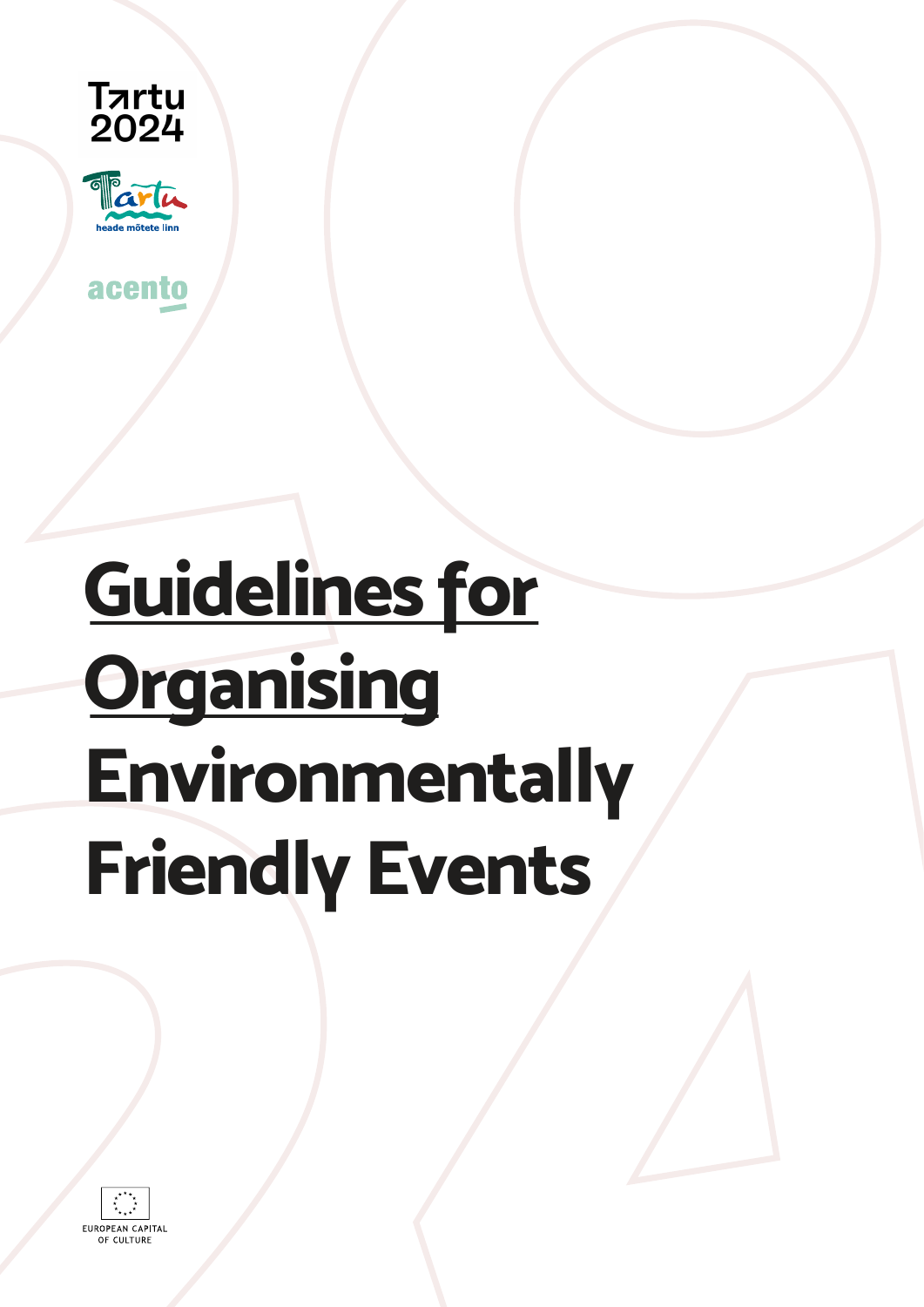### **Introduction**

These guidelines set out the minimum requirements and recommendations for the organisation of environmentally friendly events.

The guidelines rely on the environmental strategy of Tartu 2024 Foundation and are an important step in its implementation.

The guidelines and supporting material have been prepared in cooperation with Tartu 2024 Foundation, the city of Tartu, and Acento, a consultation company for sustainable events.

All materials are available on the websites of Tartu 2024 and the city of Tartu.

Guidelines have been updated 13.05.2022.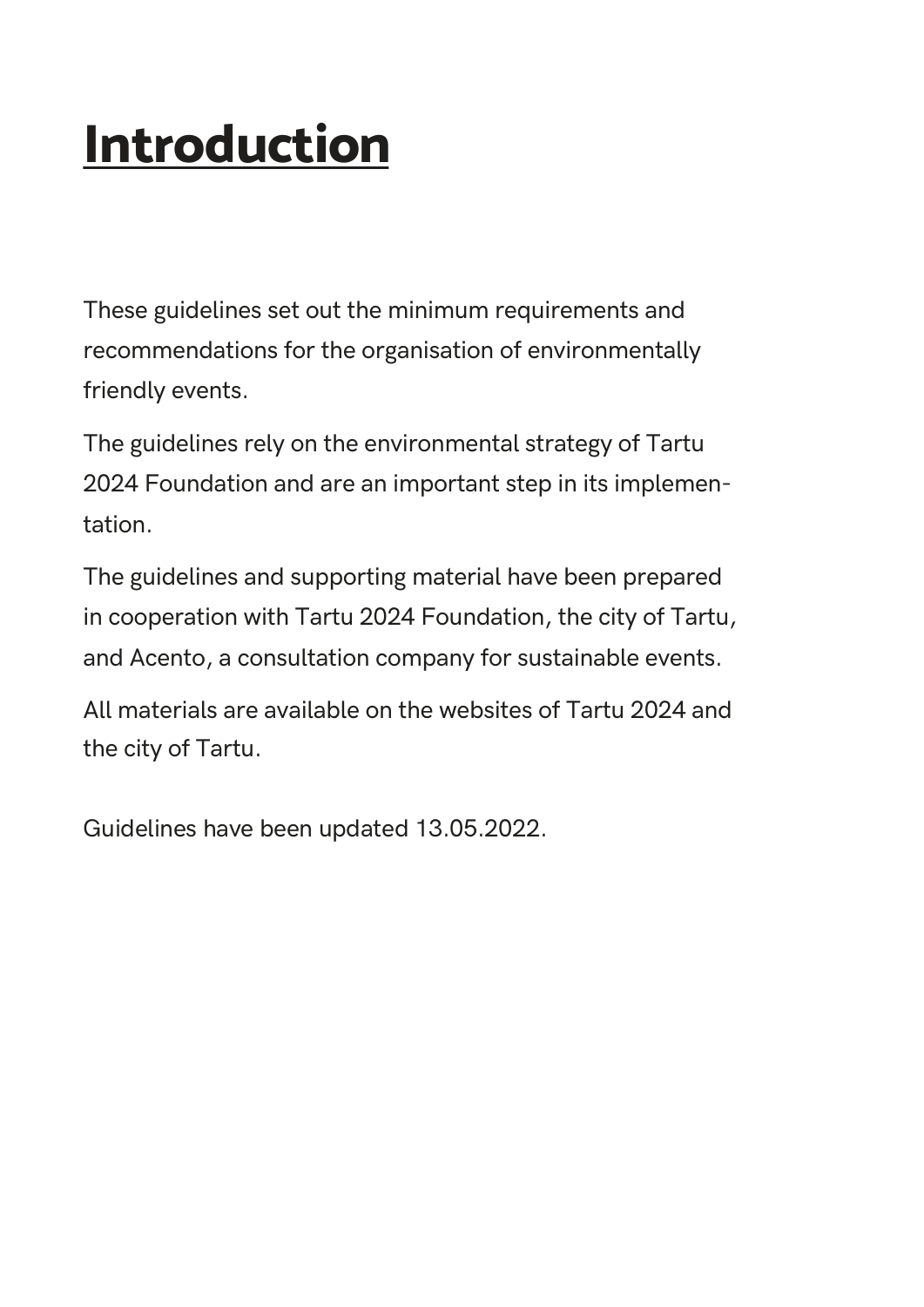

[Materials and Purchases](#page-3-0) 

[Catering and Water Use](#page-4-0) 

[Waste Management](#page-5-0)

**[Transport](#page-7-0)** 

[Energy and Resource Efficiency](#page-8-0)

[Taking Into Account the Environment and Community](#page-9-0) 

[Communication](#page-10-0)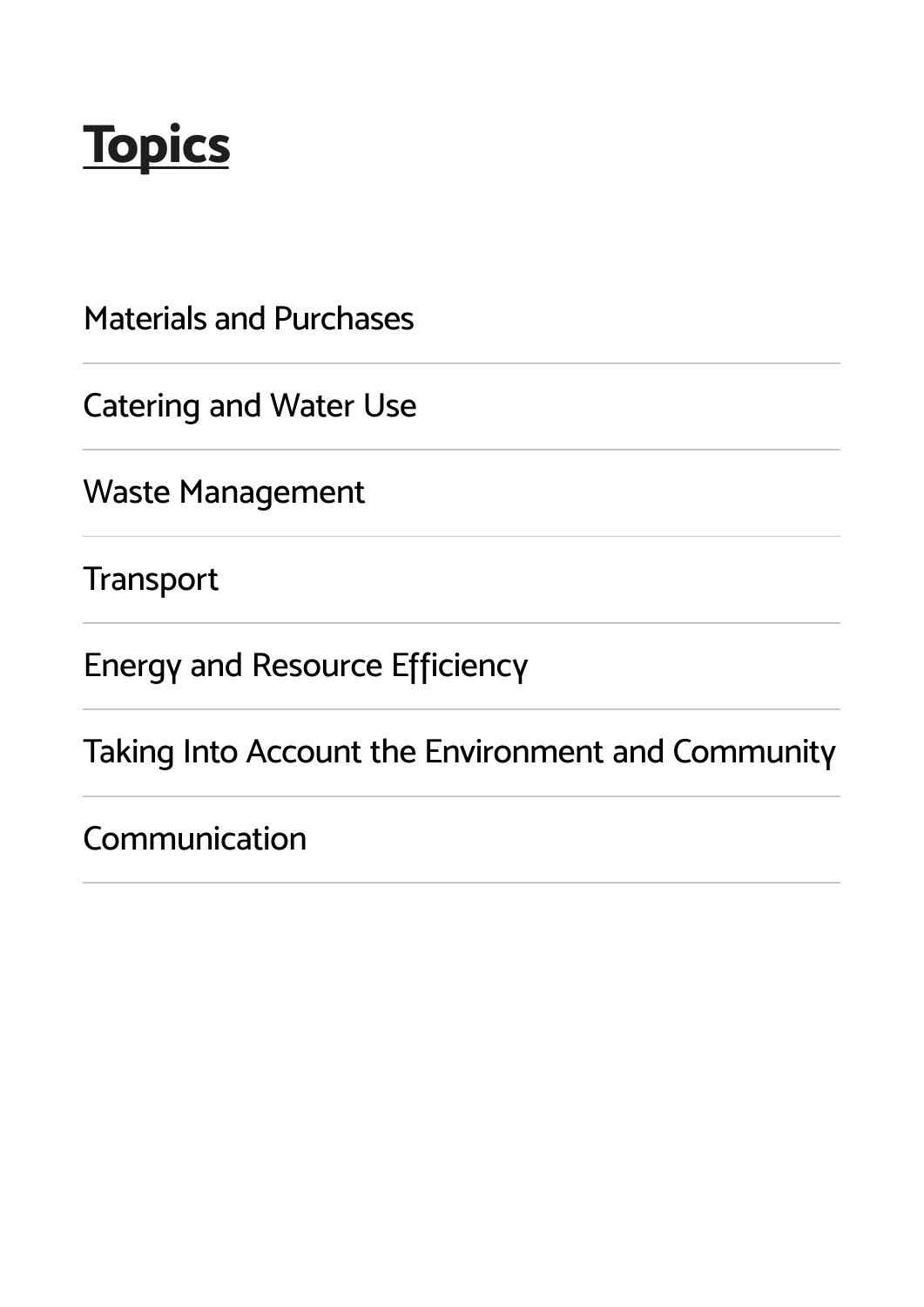### <span id="page-3-0"></span>**Materials and Purchases**

#### **Minimum requirements:**

- **(1)** Visitors' badge holders or lanyards have to be reusable.
- **(2)** Single-use items, except food, should not be given as gifts or souvenirs.
- **(3)** Decorations have to be reusable.

#### **Recommendations:**

**(1)** The design and choice of labels and teaching, training and other materials should enable reuse. The organisers should make the return and collection of these materials convenient and clear to visitors.

**(2)** Paper materials (invitations, publications etc.) should be replaced with electronic alternatives as much as possible. Where possible, recycled paper or printing on production residues should be used.

**(3)** Give as few gifts and souvenirs as possible. If it is necessary, green services and donations/awards should be preferred. As regards physical gifts, local food and culinary experiences and practical items manufactured from environmentally friendly materials should be preferred.

**(4)** When ordering inventory, materials and equipment, choose moderate quantities to ensure a minimum amount of surplus. When purchasing larger amounts of material, equipment, etc., it would be appropriate to cooperate with other organisers of similar or simultaneous events to optimise packaging and reduce the need for transportation.

**(5)** Avoid over-packaging goods, gifts and other inventory.

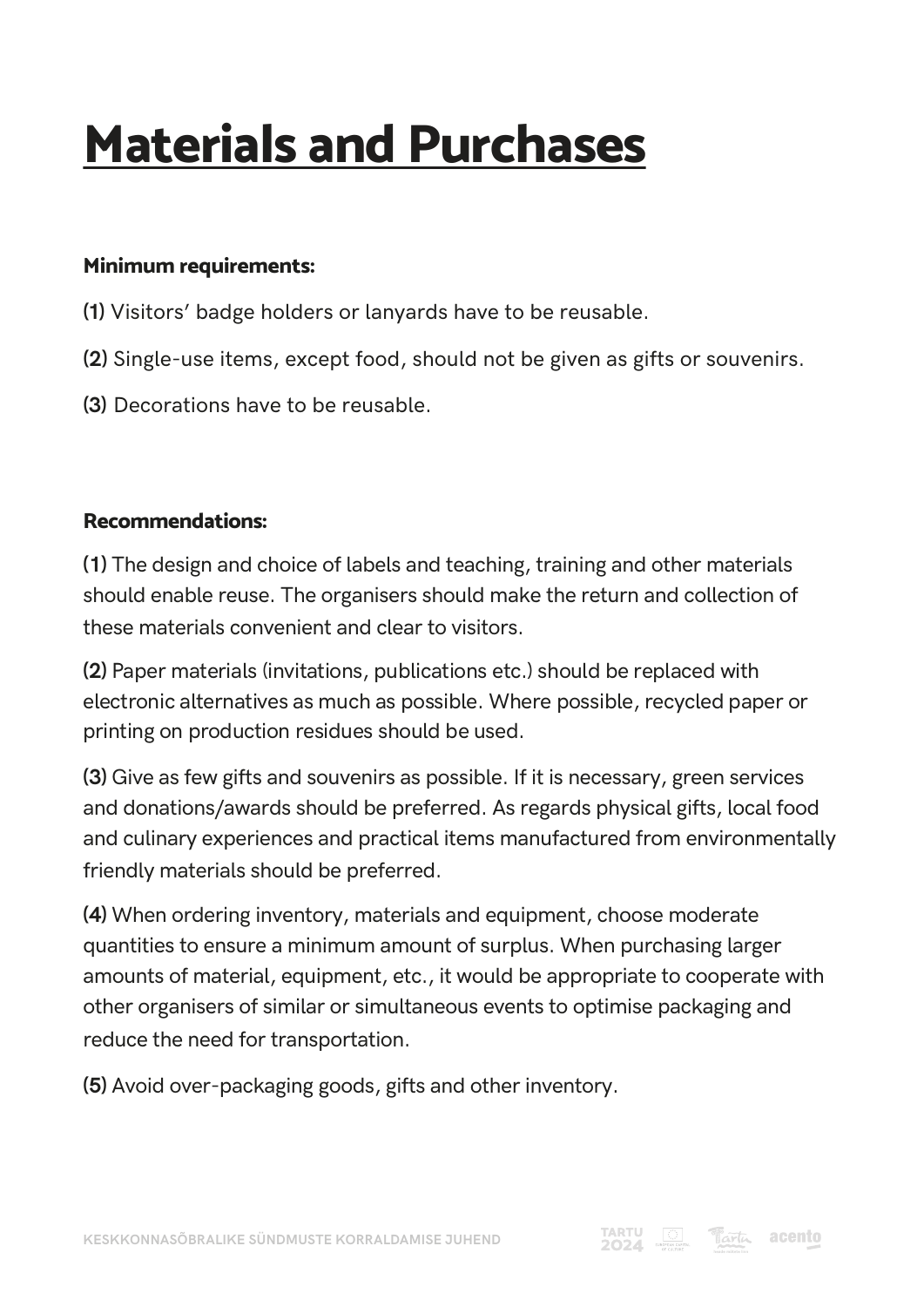## <span id="page-4-0"></span>**Catering and Water Use**

#### **Minimum requirements:**

**(1)** The use of single-use drinking straws, beverage stirrers and cocktail decorations is not allowed.

**(2)** The use of surplus food is ensured: donation or collection by organisers or clients, preferably in reusable containers. It is not permitted to throw away edible food.

**(3)** Always use reusable tableware, cutlery and food serving solutions.

#### **Recommendations:**

**(1)** Allow participants to bring their own reusable drinking bottles and tableware. Provide the opportunity to rinse dishes at the event.

**(2)** Enable access to free and clean tap water at the events, place water stations near catering areas.

**(3)** If possible, avoid serving bottled water (and other bottled beverages), provide an opportunity to refill reusable drinking bottles.

**(4)** Fill drinking glasses according to the needs of the client: do not fill the glass to the brim without the request of the customer.

**(5)** In the selection of caterers and catering, ensure that vegan foods are also offered. In terms of catering, at least one vegan dish should be available, and for food events, at least a couple of vegan caterers should be involved.

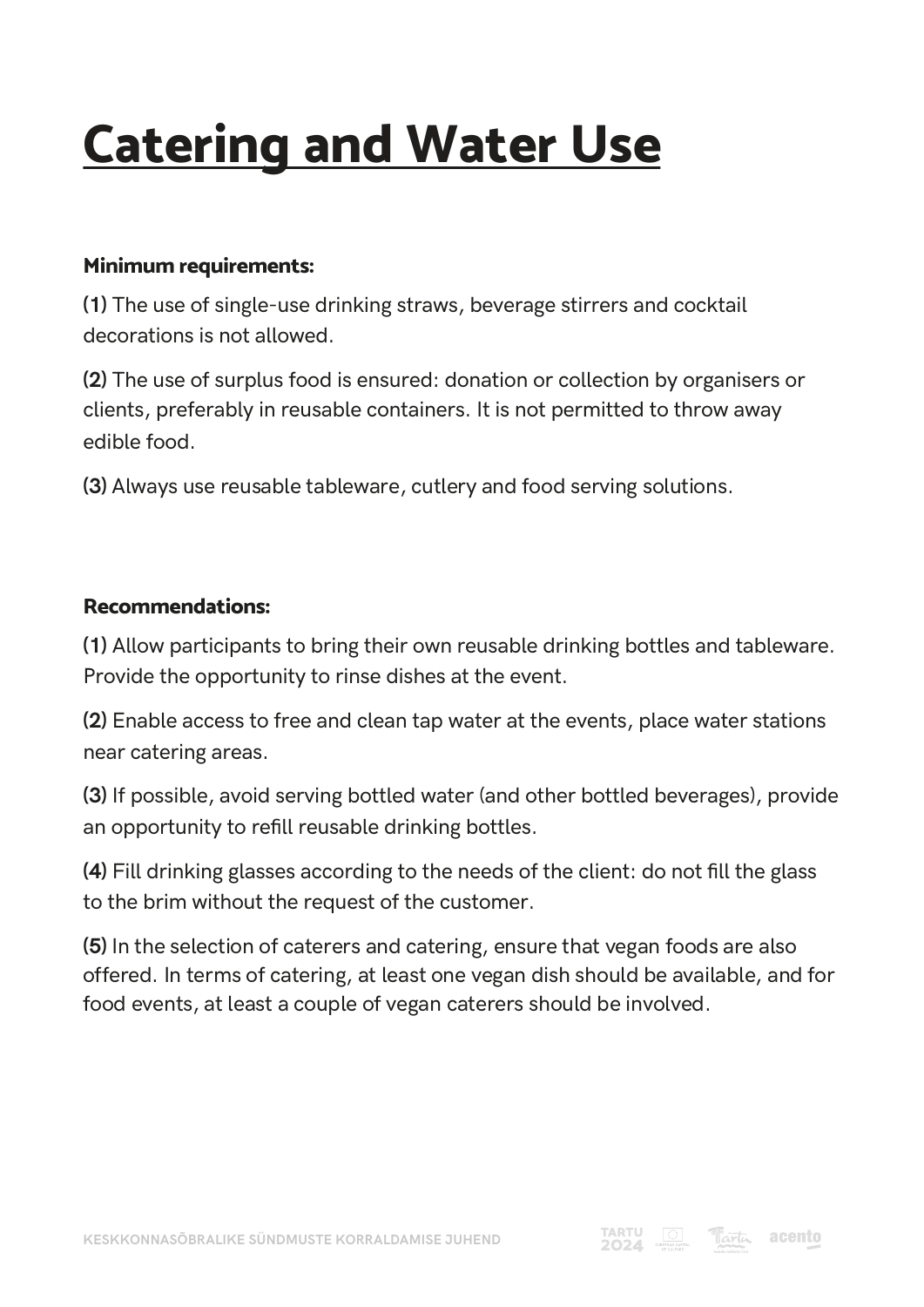<span id="page-5-0"></span>(6) Caterers who offer dishes made from seasonal and organic ingredients should be preferred and, if possible, priority should be given to caterers who use green energy.

**(7)** Fair trade coffee, tea, sugar and other food products are preferable.

### **Waste Management**

#### **Minimum requirements:**

**(1)** The obligation to collect waste by type applies to both participants, organisers and vendors.

**(a)** The types of waste collected depend on the nature of the event, however, at minimum, mixed waste, biowaste and deposit-subjected packaging and other packaging (if generated at the event) must be collected separately.

**(b)** The following colours are used to mark waste containers at the event:

- **• packaging** green
- **• biowaste** brown
- **• mixed packaging** yellow (if required in the waste management regulation and if generated by visitors)
- **• mixed waste** black

**(c)** During the production and organisation of the event, the participating vendors and other partners must collect the following waste seperately, including the colour of the containers:

**• mixed waste** – black



Tartu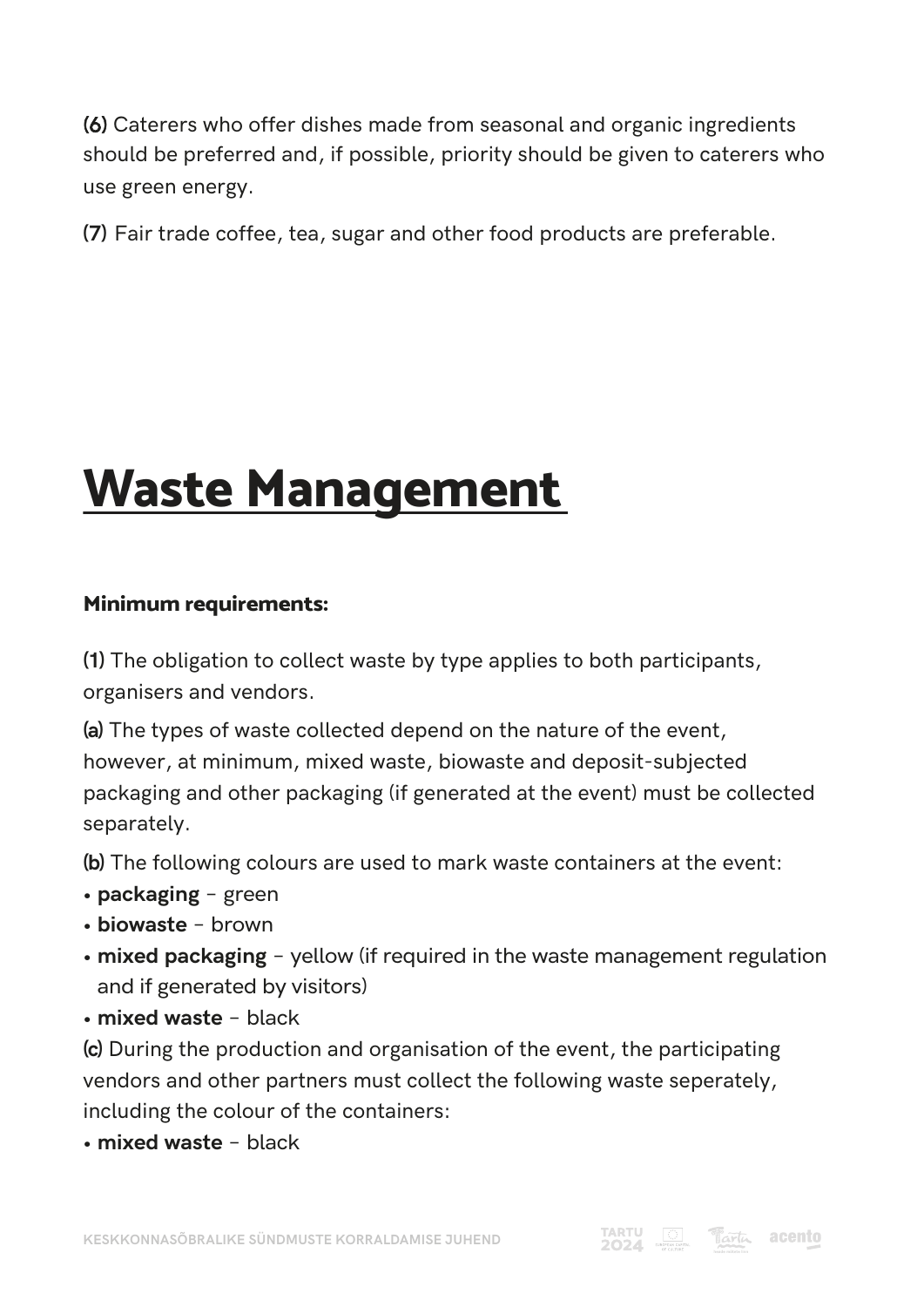- **• mixed packaging** yellow
- **• paper and paperboard** blue
- **• if generated, then also biowaste** brown
- **• if generated, then also deposit-subjected packaging** green
- **• if generated, then also hazardous waste** red

**• if generated, then also liquid waste (including cooking oil)** – distinctive from others

**(2)** Separately collected waste must be recycled according to type, by handing them over to the waste handler according to type, and then a report on the quantities must be required. In the case of smaller events, the organisers may bring the separately collected waste to the waste station themselves.

#### **Recommendations:**

**(1)** Collection by type is supported by clear and comprehensible labelling on the waste containers/frames in Estonian and in other languages, if necessary. Labels must be marked with the same colour and preferably with iconography as well. To this end, there are free waste container label design files available.

**(a)** To provide additional clarity for visitors, it is beneficial to add product samples to containers or labels or put them in the waste container as 'starter'.

**(b)** Green ambassadors who instruct visitors in sorting waste at waste stations are an effective measure for improving the quality of waste collection by type. Volunteers, the youth work brigade, and students can successfully be used for that purpose.

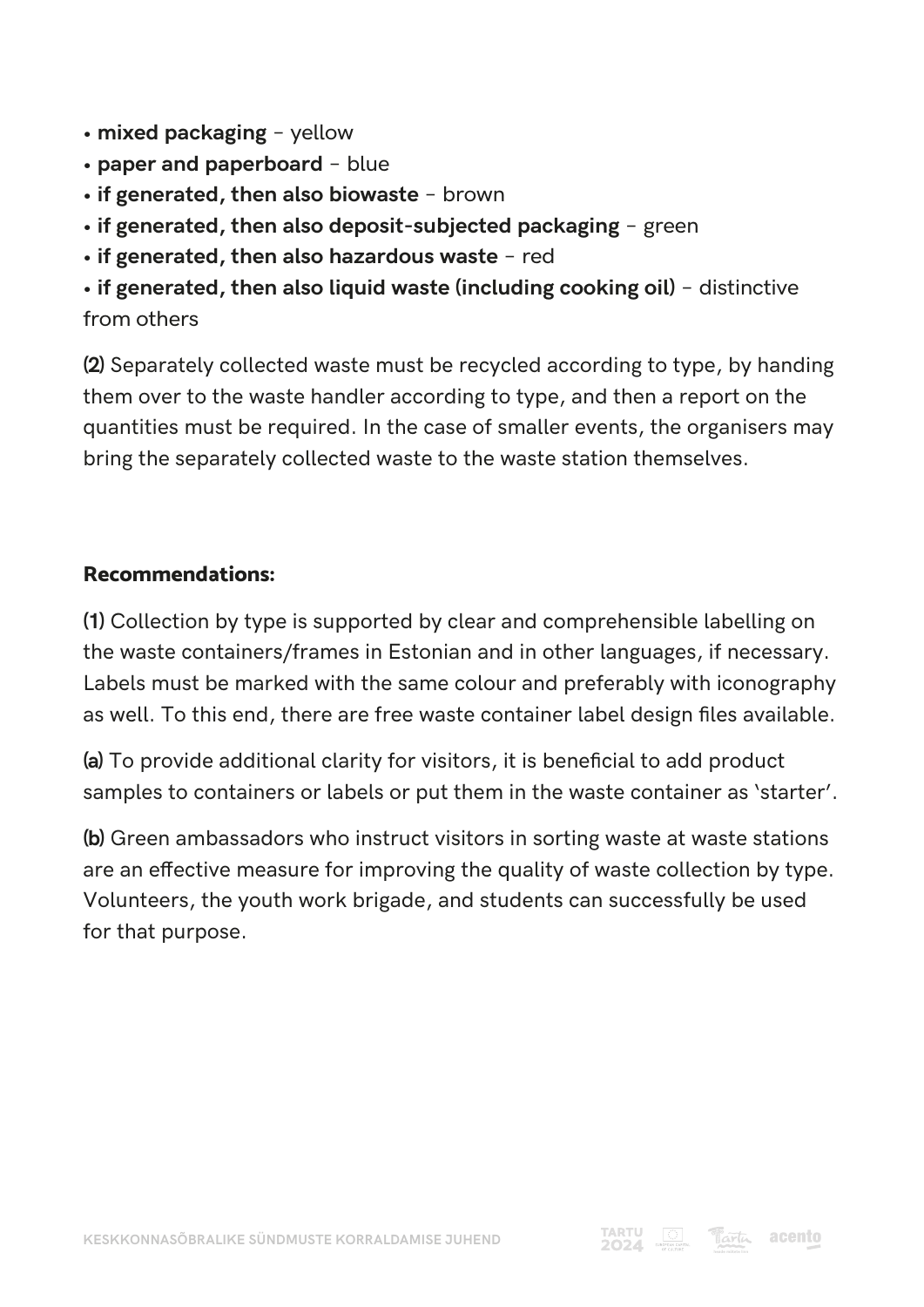### <span id="page-7-0"></span>**Transport**

#### **Minimum requirements:**

**(1)** To provide information to visitors about transport options as an alternative to coming alone in a car; to provide information to foreign visitors about the options for compensating for the climate impact of air travel.

#### **Recommendations:**

**(1)** When choosing the event venue, take into account its accessibility by public transport and bicycle, if possible. Always inform participants on how they can come to the event by public transport and where the parking areas are in order to avoid traffic jams at events that take place in the city centre.

**(2)** If possible, organise special buses or trains. Include a recommendation on each data medium/promotional material to come to the event by public transport, bicycle or on foot.

**(3)** In the case of some events, organisers may be recommended to sell tickets on a vehicle-by-vehicle basis, i.e. one ticket per vehicle, regardless of the number of passengers.

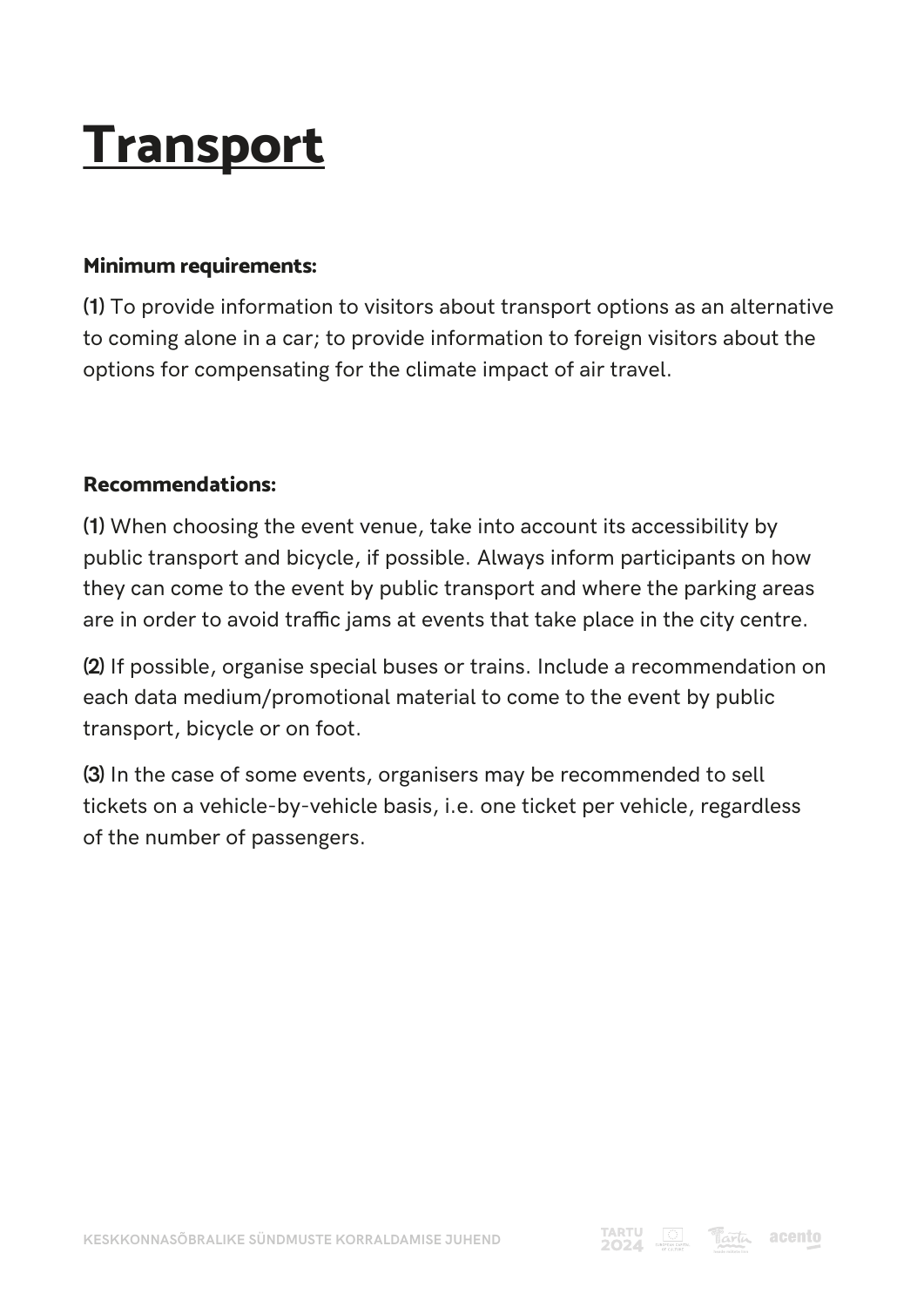## <span id="page-8-0"></span>**Energy and Resource Efficiency**

#### **Minimum requirements:**

**(1)** In the case of events lasting for several days, the use of electricity outside event hours at the venue should be reduced to a minimum in a way that does not prevent the event from taking place.

**(2)** If the venue allows, a permanent electricity solution should be chosen as the energy source instead of temporary power generators.

**(3)** The organiser must ensure that there is no resource loss (e.g. dripping taps, leaking pipes) during and after the event.

#### **Recommendations:**

**(1)** Energy from renewable sources should be preferred at the event. In the case of special transport, preference should be given to low CO2 emission vehicles (e.g. gas buses and Euro 6 emission standard compliant buses).

**(2)** When selecting equipment for the event, ensure that it is as energy-efficient as possible. Use electricity-consuming devices at the lowest possible capacity that is required to run the event.

**(3)** Use equipment that reduces the waste of resources: give preference to hand washing stations with a pump or timer, motion sensor lights, refillable disinfectant containers instead of single-use ones, etc.

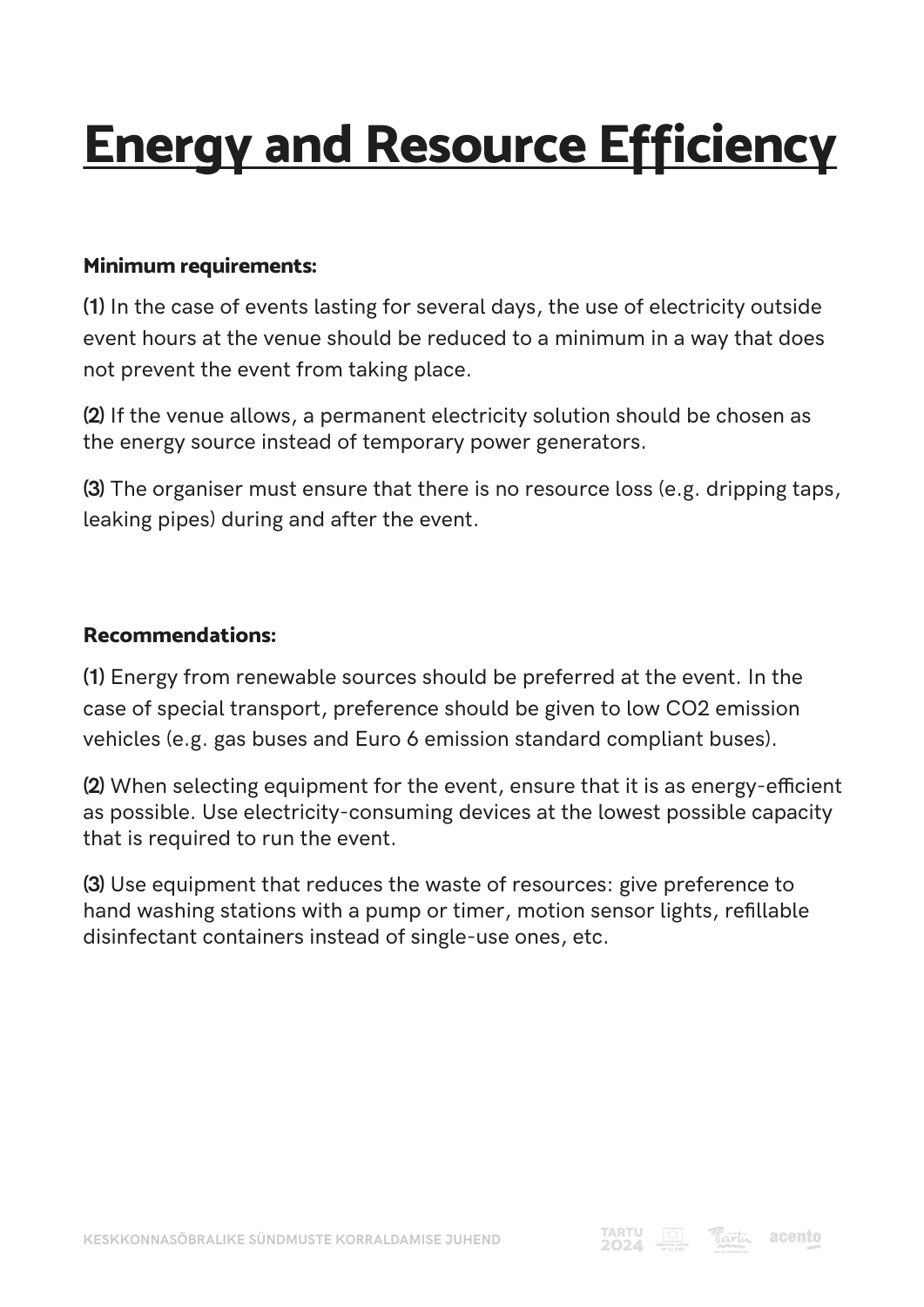### <span id="page-9-0"></span>**Taking Into Account the Environment and Community**

#### **Minimum requirements:**

**(1)** The location must remain in equally good condition after the event as before the event.

**(2)** Any damage to the landscape must be rectified.

**(3)** The owners of surrounding properties must be notified of the event at least one week in advance.

#### **Recommendations:**

**(1)** Reduce light and sound pollution from the event that may disturb people living nearby and their pets (light installations should be preferred to fireworks wherever possible; do not leave full lights or music on at the venue for the whole night, etc.).

**(2)** When organising transportation/parking, make sure it disturbs local life to the minimal extent possible. Provide information of any temporary changes as soon as possible.

**(3)** If possible, involve the local community and people in the organisation of the event, offering them voluntary work or discounted admission, trading opportunities, etc.

TARTU I Tartu

acento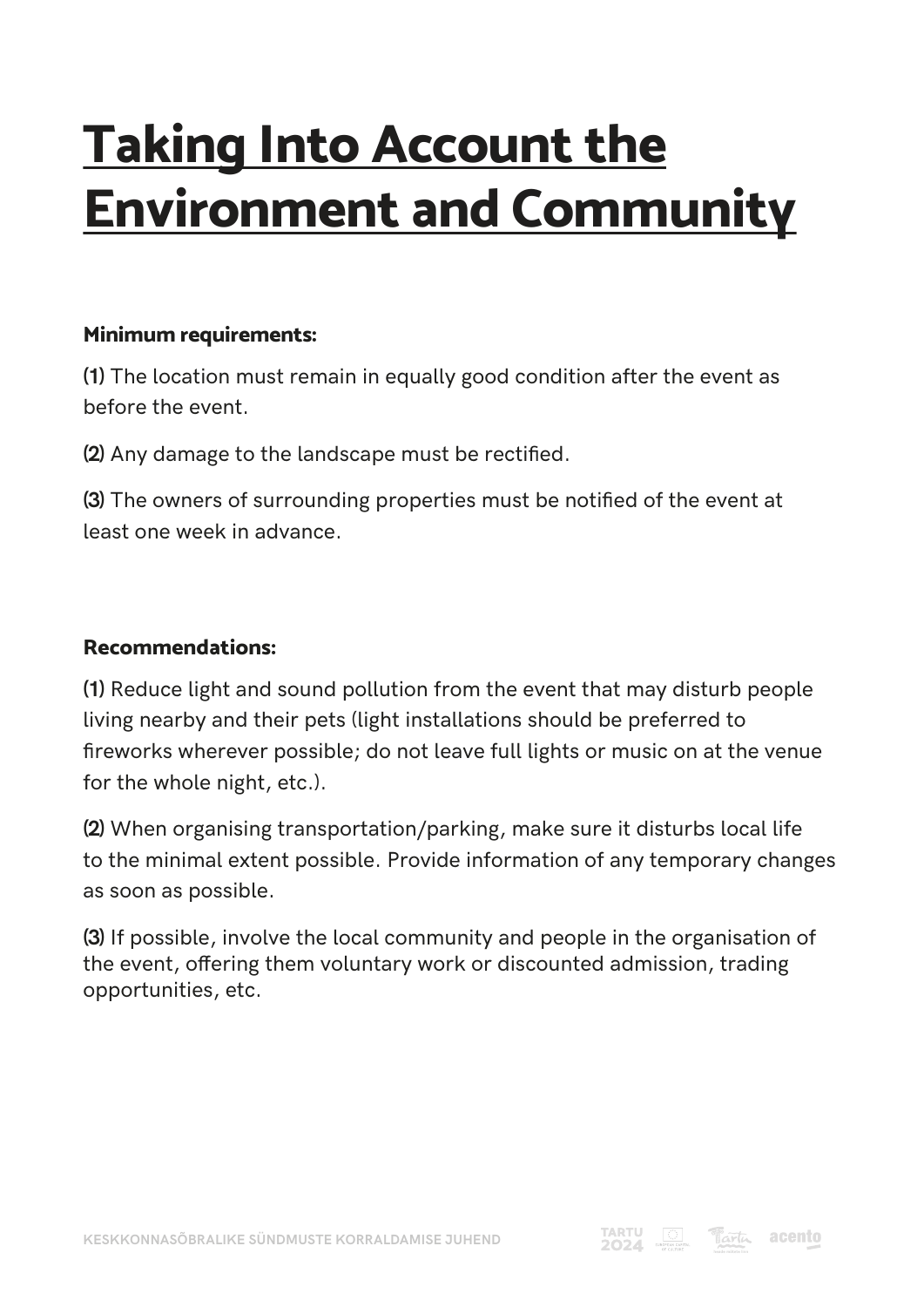## <span id="page-10-0"></span>**Communication**

#### **Minimum requirements:**

**(1)** Environmental rules must be forwarded to visitors as well as be publically available at least one week before the event.

**(2)** Environmental rules must be forwarded to partners/vendors in writing at the time of the conclusion of cooperation agreements or early enough before the event so that the partner/vendor is able to fully comply with the environmental rules.

**(3)** The environmental rules are explained to both visitors and partners on-site during the event.

#### **Recommendations:**

**(1)** Consistent and repeated communication of the environmentally friendly principles used is necessary. These must be communicated to the audience, team, partners, and vendors and at presentation areas. Simple language must be used, avoid professional vocabulary.

**(2)** Establish clear and simple guidelines to explain environmental and waste management rules that reach target groups in time (e.g. vendors, participants at presentation areas, and others). Environmental management rules must be reminded to production and construction teams, vendors/presentation areas and partners on-site shortly before the event and during the event.

**(3)** Raising the awareness of environmental friendliness must be supported by the event's public communication and infographics at the event (signs, labels, etc.).



Carta